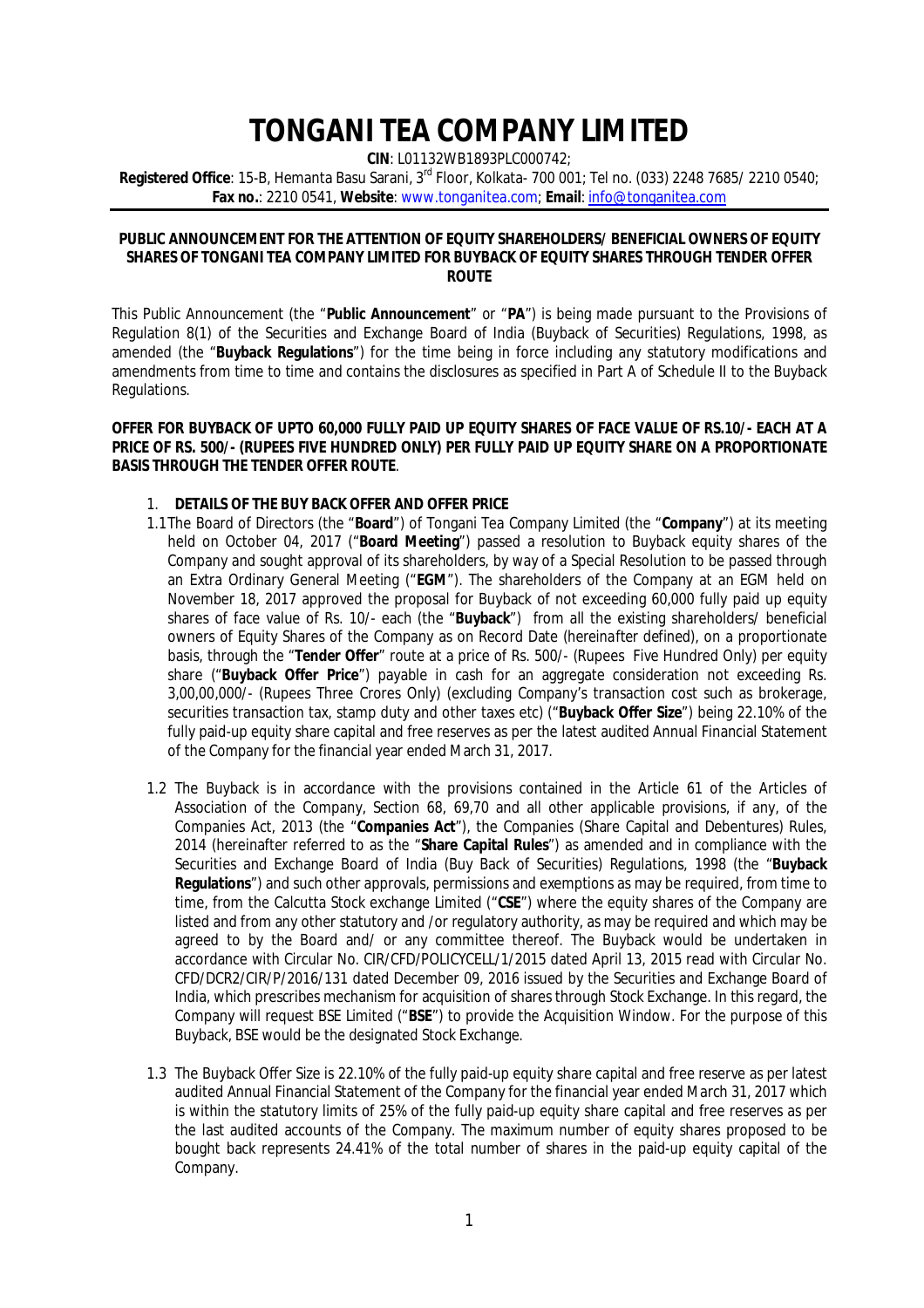- 1.4 The equity shares of the company are proposed to be bought back at a price of Rs. 500/- (Rupees Five Hundred Only) per equity share which has been arrived at after considering various appropriate factors (including but not limited to), such as Return on Net worth, Book Value per Share and Profit Earning Capacity Value. There has been no trading on the equity shares of the company on the CSE for more than the last 4-5 years.
- 1.5 The Buyback shall be on a proportionate basis from all the equity shareholders of the Company through the Tender Offer route, as prescribed under Regulation 4(1)(a) of the Buyback Regulations. Please see paragraph 7 below for details regarding the record date and share entitlement for tender in the Buyback.

# 2. **NECESSITY/RATIONALE FOR BUYBACK**

- 2.1 Share Buyback is the acquisition by a Company of its own shares. The objective is to return surplus cash to the shareholders holding equity shares of the Company. The Board at its meeting held on October 04, 2017, considered the amount in accumulated free reserves as well as the cash liquidity reflected in the audited accounts for the latest audited Annual Financial Statement for the financial year ending March 31, 2017 and considering these, the Board decided to allocate a sum of Rs. 3,00,00,000/-(Rupees Three Crores Only) (excluding Company's transaction cost such as brokerage, securities transaction tax, stamp duty and other taxes, etc) for distributing to the shareholders holding equity shares of the Company through the Buyback.
- 2.2 After considering several factors and benefits to the shareholders holding equity shares of the Company, the Board decided to recommend Buyback of not exceeding 60,000 (Sixty Thousand) equity shares (24.41% of the total number of shares in the paid-up equity capital of the Company) at a price of Rs. 500/- (Rupees Five Hundred only) per equity share for an aggregate consideration of Rs. 3,00,00,000 (Rupees Three Crores Only). Buyback is a more efficient form of distributing surplus cash to the shareholders holding equity shares of the Company, inter-alia, for the following reasons:
	- a. The Buyback will help the Company to distribute surplus cash to its shareholders holding equity shares broadly in proportion to their shareholding, thereby, enhancing the overall return to them;
	- b. The Buyback, which is being implemented through the Tender Offer route as prescribed under the Buyback Regulations, would involve allocation of 15% of the outlay to small shareholders. The Company believes that this reservation of 15% for small shareholders would benefit a large number of shareholders, who would get classified as "small shareholder";
	- c. The Buyback would help in improving return on equity, by reduction in the equity base;
	- d. The Buyback gives an option to the shareholders holding equity shares of the Company, who can choose to participate and get cash in lieu of equity shares to be accepted under the Buyback Offer or they may choose to not participate and enjoy a resultant increase in their percentage shareholding, post the Buyback Offer, without additional investment;
	- e. Optimizes the capital structure;

# 3. **DETAILS OF THE PROMOTER SHAREHOLDING AND INTENTION TO PARTICIPATE IN THE BUYBACK**

3.1 The aggregate shareholding of the Promoters, Promoter Group, the directors of the promoter group companies holding shares in the Company and of persons who are in control of the Company as on the date of notice convening the EGM (i.e., October 04, 2017) is as follows:

| SI. No. | <b>Name</b>                 | No. of Equity shares | % of Shareholding |
|---------|-----------------------------|----------------------|-------------------|
|         | Manoj Kumar Daga            | 55,250               | 22.480            |
|         | Jyoti Devi Daga             | 59,825               | 24.341            |
| 3.      | Shanti Devi Daga            | 56,600               | 23.029            |
| 4.      | Aparna Daga                 | 4,500                | 1.831             |
| 5.      | Pallavi Daga                | 4,500                | 1.831             |
| 6.      | Manoj Kumar Daga (HUF)      | 2875                 | 1.170             |
|         | Anjum Investments Pvt. Ltd. | 650                  | 0.265             |
|         | <b>Total</b>                | 1,84,200             | 74.947            |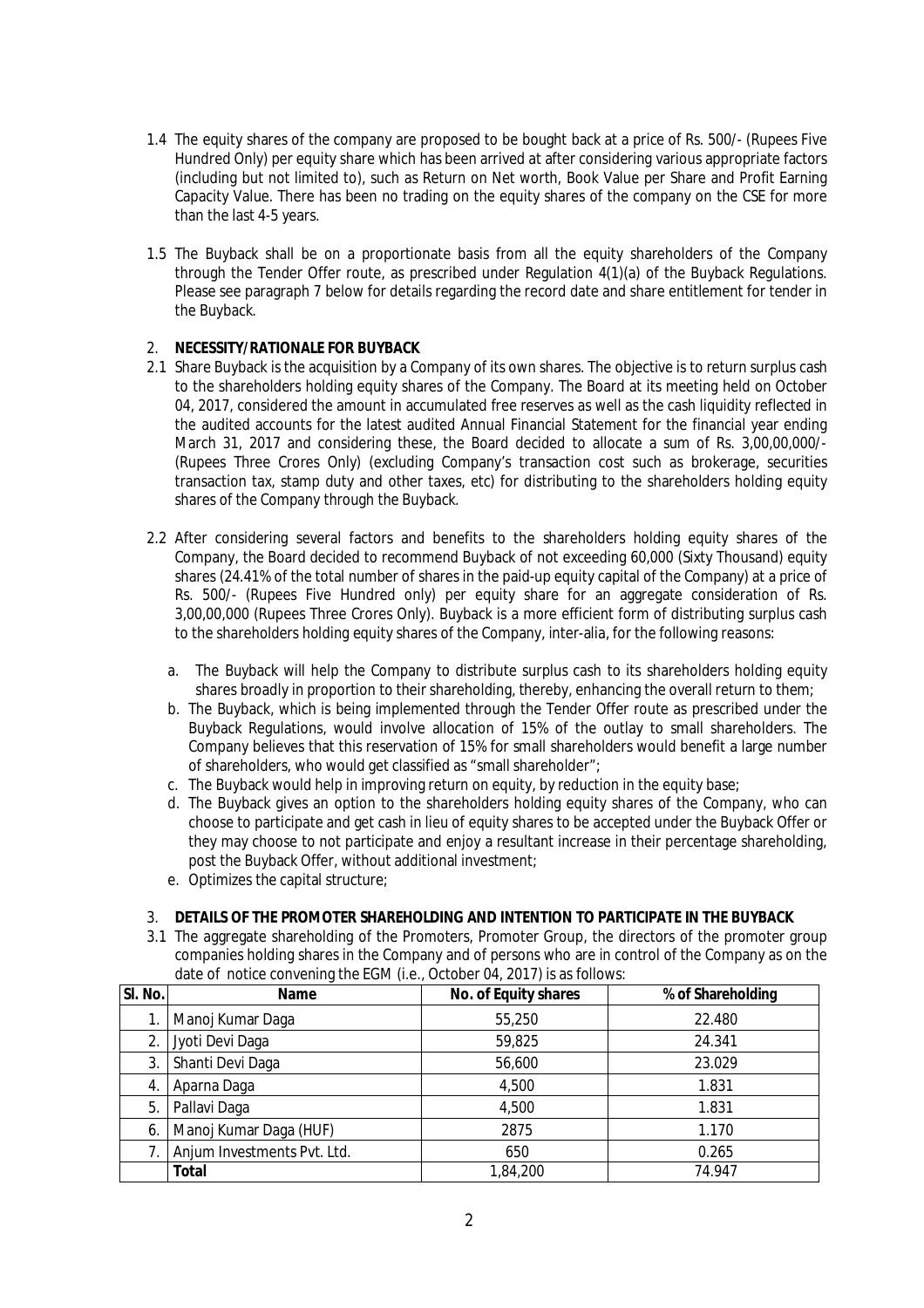3.2 Shareholding of Directors of the promoter Group Company mentioned in point 3.1 above as on the date of notice convening the EGM (i.e., October 04, 2017) is as follows:

| SI. | Name                                                       | Ordinarv    | % of the total paid |
|-----|------------------------------------------------------------|-------------|---------------------|
| No. |                                                            | shares held | up share capital    |
|     | No shares held by directors of Anjum Investments Pvt. Ltd. |             |                     |

|  | 3.3 Shareholding of Directors and Key Managerial Personnel of the Company: |
|--|----------------------------------------------------------------------------|
|  |                                                                            |

| <b>DIN/PAN</b> | <b>Name</b>              | No. of Equity shares | % of Shareholding |
|----------------|--------------------------|----------------------|-------------------|
| 00123386       | Manoj Kumar Daga         | 55250                | 22.48             |
| 00421623       | Ashok Vardhan Bagree     | 200                  | 0.081             |
| ADMPA1609G     | Ajay Kumar Agarwal (CFO) | 25                   | 0.010             |

3.4 No shares or other specified securities in the Company were either purchased or sold by the Promoter/ Promoter Group during a period of six months preceding the date of Board Meeting at which the Buyback was approved and from that date till the date of this Public Announcement.

# 3.5 **Intention of the Promoters and Persons in Control of the Company to tender equity shares in the Buyback:**

 In terms of the Buyback Regulations, under the Tender Offer, the Promoter and Promoter Group, being in control of the Company, have an option to participate in the Buyback. In this regard, the Promoters have expressed their intention vide their letters dated October 04, 2017 to participate in the Buyback Offer and tender an aggregate of 1,84,200 (One Lakh Eighty Four Thousand and Two Hundred Only) equity shares

The details of the date and price of acquisition of the equity shares that the promoters intend to tender are stated below:

| Date of Acquisition                        | Number of equity shares         | Cost of Acquisition /(sale) | <b>Remarks</b>                                                                                                                                                      |
|--------------------------------------------|---------------------------------|-----------------------------|---------------------------------------------------------------------------------------------------------------------------------------------------------------------|
| /(disposal)                                | Acquired / (Sold)               | (Rs.)                       |                                                                                                                                                                     |
| Opening Balance as on<br>01.04.2001        | $61.150*$                       |                             | Includes 4500 equity shares held on<br>behalf of Aparna<br>Daga<br>(Minor<br>Daughter) and 4500 equity shares held<br>on behalf of Pallavi Daga (Minor<br>Daughter) |
| 30.10.2003                                 | 100                             | 6000                        | Acquisition from public                                                                                                                                             |
| 31.10.2009                                 | $(4500)^{\scriptscriptstyle\#}$ |                             | Excluded 4500 equity shares held on                                                                                                                                 |
| 31.10.2009                                 | $(4500)^{\#}$                   |                             | behalf of Aparna Daga (after obtaining<br>majority) and 4500 equity shares held<br>on behalf of Pallavi Daga (after<br>obtaining majority)                          |
| 28.03.2016                                 | 3000                            | 1,20,000                    | transfer<br>Inter-se<br>amongst<br>Promoters/Promoter's Group                                                                                                       |
| <b>Closing Balance as on</b><br>04.10.2017 | 55250                           |                             |                                                                                                                                                                     |

# **MR. MANOJ KUMAR DAGA**

#### **JYOTI DEVI DAGA**

| Date of Acquisition /<br>(disposal)        | <b>Number of equity shares</b><br><b>Acquired</b><br>/ (Sold) | Cost of Acquisition /(sale)<br>(Rs.) | Remarks                                                          |
|--------------------------------------------|---------------------------------------------------------------|--------------------------------------|------------------------------------------------------------------|
| Opening Balance as on                      | 54825                                                         |                                      |                                                                  |
| 01.04.2001                                 |                                                               |                                      |                                                                  |
| 28.03.2016                                 | 5000                                                          | 2,00,000                             | transfer<br>Inter-se<br>amongst<br>Promoters/Promoter's<br>Group |
| <b>Closing Balance as on</b><br>04.10.2017 | 59825                                                         |                                      |                                                                  |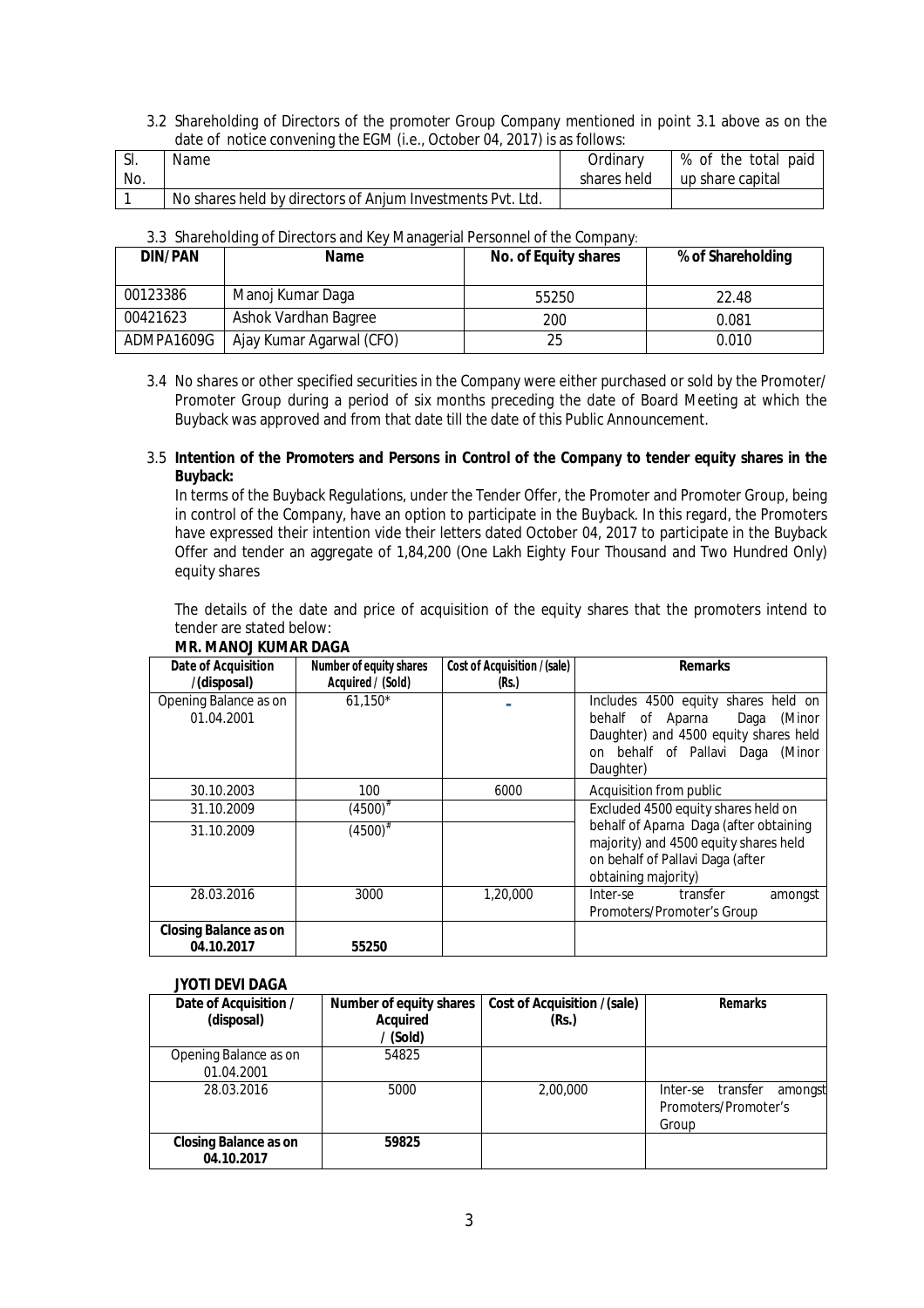# **SHANTI DEVI DAGA**

| Date of Acquisition /<br>(disposal)        | Number of equity shares<br>Acquired / (Sold) | <b>Cost of Acquisition</b><br>$/(Sale)$ (Rs.) | <b>Remarks</b>          |
|--------------------------------------------|----------------------------------------------|-----------------------------------------------|-------------------------|
| Opening Balance as on<br>01.04.2001        | 56500                                        |                                               |                         |
| 30.04.2002                                 | 100                                          | 16,500                                        | Acquisition from public |
| <b>Closing Balance as on</b><br>04.10.2017 | 56600                                        |                                               |                         |

# **APARNA DAGA**

| Date of Acquisition /<br>(disposal)        | <b>Number of equity shares</b><br>Acquired / (Sold) | <b>Cost of Acquisition /</b><br>$(Sale)$ (Rs.) | <b>Remarks</b>                                                       |
|--------------------------------------------|-----------------------------------------------------|------------------------------------------------|----------------------------------------------------------------------|
| Opening Balance as on                      |                                                     |                                                |                                                                      |
| 01.04.2001                                 |                                                     |                                                |                                                                      |
|                                            |                                                     |                                                | Shares transferred on obtaining<br>earlier<br>held<br>majority<br>by |
| 31.10.2009                                 | 4500                                                |                                                | Mr. Manoj Kumar Daga                                                 |
| <b>Closing Balance as on</b><br>04.10.2017 | 4500                                                |                                                |                                                                      |

#### **PALLAVI DAGA**

| Date of Acquisition /                      | <b>Number of equity shares</b> | <b>Cost of Acquisition</b> | <b>Remarks</b>                                                                               |
|--------------------------------------------|--------------------------------|----------------------------|----------------------------------------------------------------------------------------------|
| (disposal)                                 | Acquired / (Sold)              | $/(Sale)$ (Rs.)            |                                                                                              |
| Opening Balance as on                      |                                |                            |                                                                                              |
| 01.04.2001                                 |                                |                            |                                                                                              |
| 31.10.2009                                 | 4500                           |                            | Shares transferred on obtaining<br>majority<br>held<br>earlier<br>by<br>Mr. Manoj Kumar Daga |
| <b>Closing Balance as on</b><br>04.10.2017 | 4500                           |                            |                                                                                              |

# **MANOJ KUMAR DAGA (HUF)**

| Date of Acquisition /<br>(disposal)        | Number of equity shares<br>Acquired / (Sold) | <b>Cost of Acquisition</b><br>$/(Sale)$ (Rs.) | <b>Remarks</b> |
|--------------------------------------------|----------------------------------------------|-----------------------------------------------|----------------|
| Opening Balance as on<br>01.04.2001        | 2875                                         |                                               |                |
| <b>Closing Balance as on</b><br>04.10.2017 | 2875                                         |                                               |                |

# **ANJUM INVESTMENTS PVT. LTD.**

| Date of Acquisition /<br>(disposal)        | Number of equity shares<br>Acquired / (Sold) | <b>Cost of Acquisition</b><br>$/(Sale)$ (Rs.) | <b>Remarks</b> |
|--------------------------------------------|----------------------------------------------|-----------------------------------------------|----------------|
| Opening Balance as on<br>01.04.2001        | 1500                                         |                                               |                |
| 02.03.2016                                 | (850)                                        | (34,000)                                      | Sale to Public |
| <b>Closing Balance as on</b><br>04.10.2017 | 650                                          |                                               |                |

- 4. The Board confirms that there are no defaults subsisting in the repayment of deposits, interest payment thereon, redemption of debentures or interest payment thereon or redemption of preference shares or payment of dividend due to any shareholder, or repayment of any term loans or interest payable thereon to any financial institution or banking company.
- 5. The Board of Directors of the Company has confirmed on the date of Board Meeting (i.e., October 04, 2017) that it has made a full enquiry into the affairs and prospects of the Company and has formed the opinion: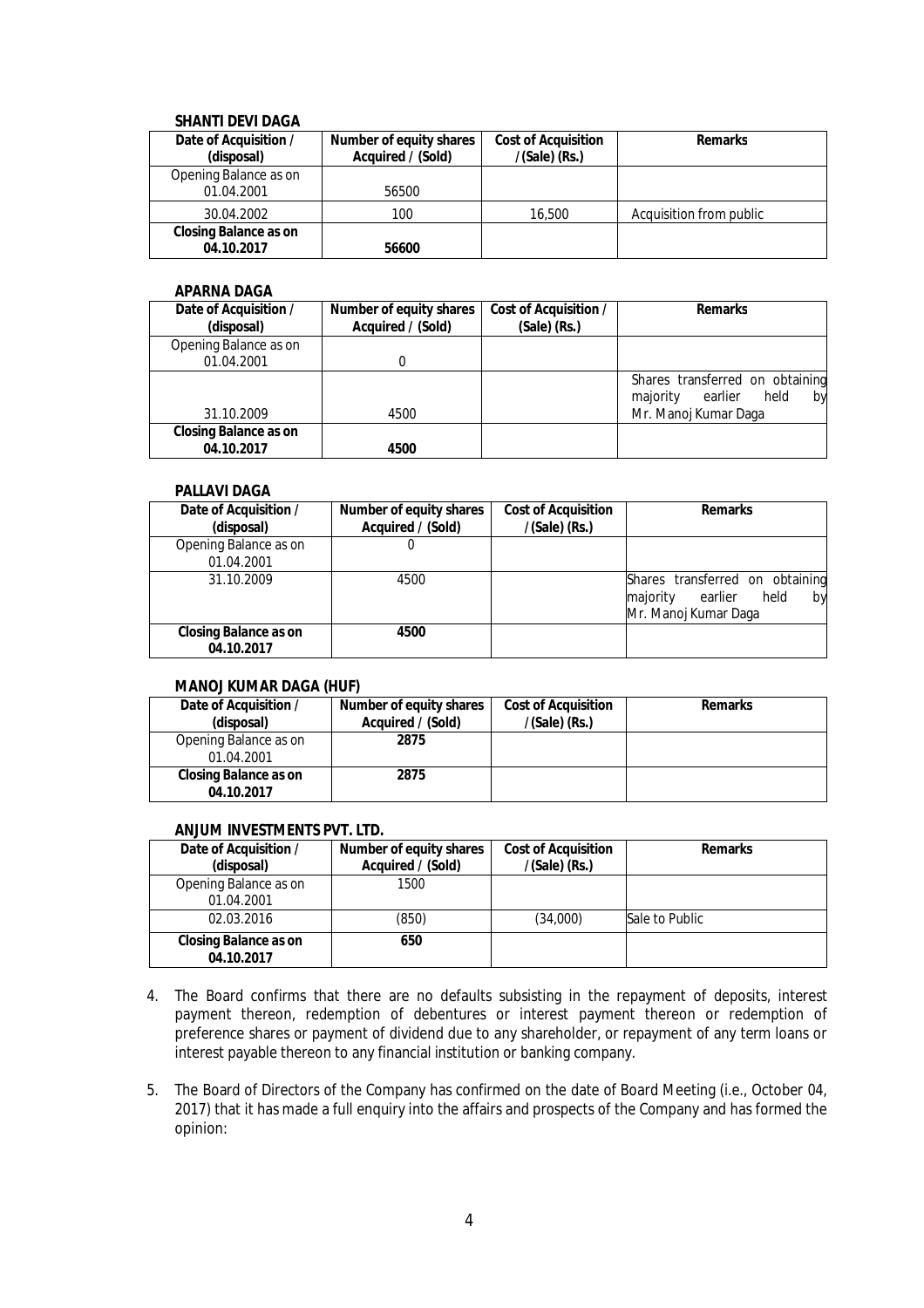- i. That immediately following the date of the Board Meeting held on October 04, 2017 and the date on which the special resolution is passed, there will be no grounds on which the Company can be found unable to pay its debts;
- ii.That as regards the Company's prospects for the year immediately following the date of the board meeting as well as the year immediately following the date on which the special resolution is passed, approving the Buyback and having regards to the Board's intentions with respect to the management of the Company's business during that year and to the amount and character of the financial resources, which will, in the Board's view, be available to the Company during that year, the Company will be able to meet its liabilities as and when they fall due and will not be rendered insolvent within a period of one year from the date of the board meeting approving the Buyback as well as within a period of one year from the date on which the special resolution is passed be;
- iii. In forming its opinion aforesaid, the Board has taken into account the liabilities (including prospective and contingent liabilities) as if the Company were being wound up under the provisions of the Companies Act, 2013.

# 6. **REPORT ADDRESSED TO THE BOARD OF DIRECTORS BY THE COMPANY'S AUDITORS ON THE PERMISSIBLE CAPITAL PAYMENT AND THE OPINION FORMED BY DIRECTORS REGARDING INSOLVENCY:**

 The text of the Report dated October 04, 2017 received from M/s. Navin Nayar & Company (Chartered Accountants) the Statutory Auditors of the Company, addressed to the Board of Directors of the Company is reproduced below:

**Quote** 

To, **The Board of Directors**, **Tongani Tea Company Limited**, 15B, Hemanta Basu Sarani, 3<sup>rd</sup> Floor, Kolkata- 700 001

# **Sub: Proposed Buyback Offer of Equity Shares of Tongani Tea Company Limited (the "Company")**

Dear Sir,

At the request of the Company, vide their letter dated 21/09/2017, we the statutory auditors of the Company, are providing the certificate on the proposed Buyback of Equity Shares of the Company. The Certificate is required for the purpose of inclusion of the same (a) in the explanatory statement to be annexed to the notice for general meeting for authorizing Buyback by passing a special resolution and (b) in the Public Announcement and Letter Of Offer for Buyback of its share by the Company and for submission to the Securities and Exchange Board of India (SEBI) and other Regulatory Authorities.

- 1) We have been informed that the board of directors of the Company in their meeting held on October 04, 2017 have decided to Buyback 60,000 equity shares under Section 68 and 70(1) of the Companies Act, 2013, as amended from time to time (the "Act") at a price of Rs. 500/- per share for an aggregate consideration of Rs. 3,00,00,000 (Rupees Three Crores Only). In terms of the requirements of Clause (xi) of Schedule II, Part A of the Securities and Exchange Board of India (Buyback of Securities), Regulations, 1998 as amended from time to time, (hereinafter called the "**Buyback Regulations**") we confirm as under:
- a) We have enquired into the state of affairs of the Company in relation to its audited accounts for the year ended March 31, 2017.
- b) The amount of permissible capital payment towards Buyback of Equity Shares if any, as ascertained below in our view has been properly determined in accordance with Section 68 of the Companies Act, 2013.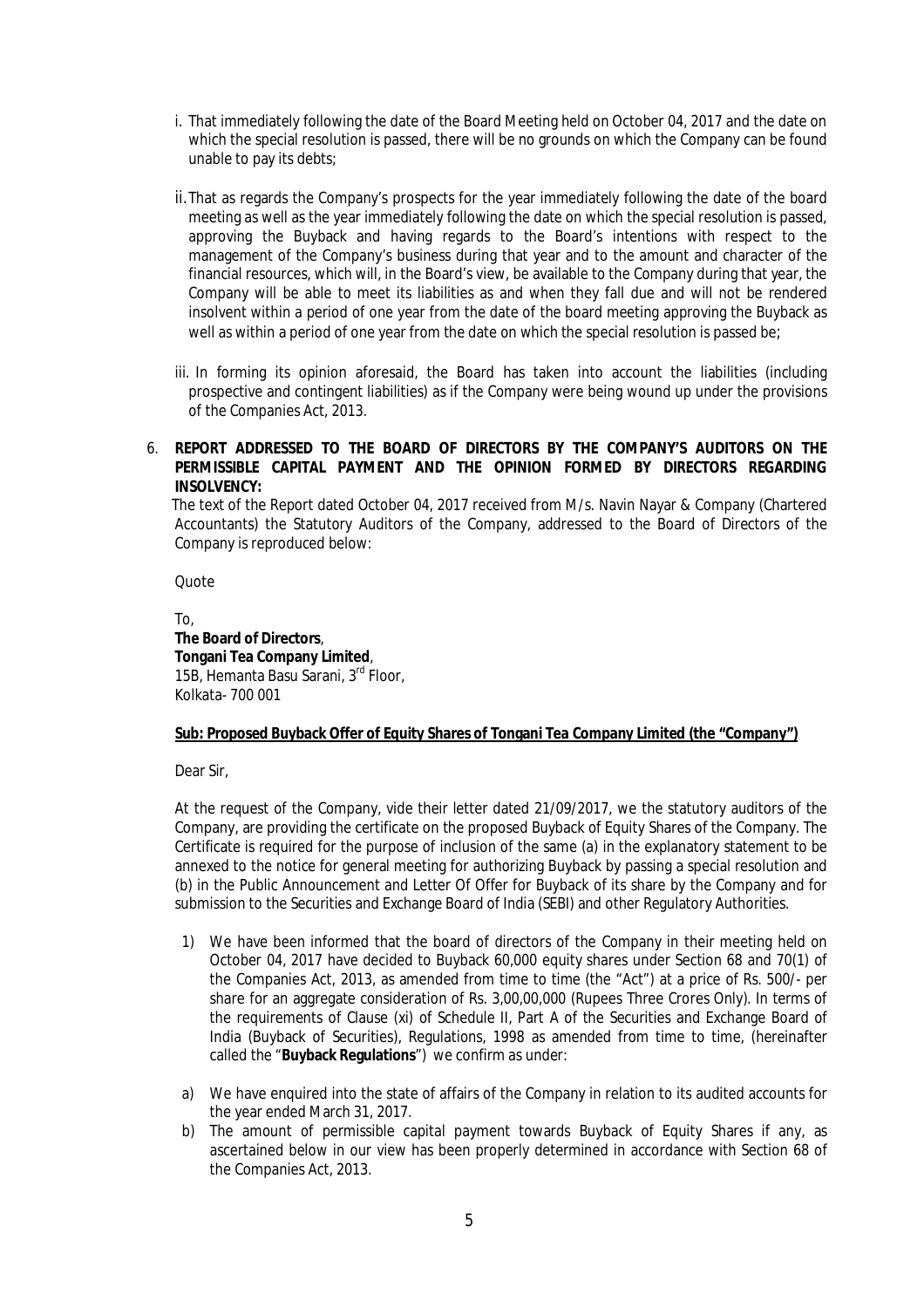| <b>Particulars</b>                                                                                 | <b>Amount (Rs)</b> |
|----------------------------------------------------------------------------------------------------|--------------------|
| Issued, Subscribed and Paid-up share capital as at March 31, 2017                                  | 24,57,750          |
| Free reserves as at March 31, 2017                                                                 |                    |
| - Agriculture Development Reserve                                                                  | 5,23,00,566        |
| - General Reserve                                                                                  | 7,37,50,511        |
| - Surplus in Statement of Profit & Loss                                                            | 72,06,174          |
| Securities Premium Account                                                                         | 56250              |
| <b>Total</b>                                                                                       | 13,57,71,251.00    |
| Maximum amount permissible for buy-back i.e. 25% of the total<br>paid-up capital and free reserves | 3,39,42,812.75     |

- 2) The opinion expressed by the directors of the Company in the Declaration as to any of the matters mentioned in the declaration as per Schedule II- Clause (x) of the rules is reasonable;
- 3) The Board of Directors of the Company is responsible for :
	- i. properly determining the amount of capital payment for Buyback;
	- ii. making a full enquiry into the affairs and prospects of the Company and forming the opinion that the Company will not be rendered insolvent within a period of one year from the date on which the special resolution is passed.
- 4) Based on the representation made by the Company and other information and explanations given to us, which to the best of our knowledge and belief were necessary for this purpose, we report that we are not aware of anything to indicate that the opinion expressed by Directors in the declaration as to any of the matters mentioned in the declaration as approved by the Board of Directors in their meeting held on 04/10/2017 is unreasonable in the circumstances in the present context.
- 5) Compliance with the provisions of the Act and Rules is the responsibility of the Company's management. Our responsibility is to verify the factual accuracy based on our review procedures. This report is intended solely for your information and for the purpose of inclusion of the same (a) in the explanatory statement to be annexed to the notice for general meeting for authorizing Buyback by passing a special resolution and (b) in the Public Announcement and Letter Of Offer for Buyback of its share by the Company and is not to be used, referred or distributed for any other purpose without our written consent. Nothing contained in this report should be construed to be representation as to the future. We do not accept or assume any liability or duty of care for any other purpose, save where expressly agreed by our prior consent in writing.

Dated: 4<sup>th</sup> October, 2017

For **NAVIN NAYAR & COMPANY** Chartered Accountants Firm Registration No. 317117E

Sd/- (**Navin Nayar)** Membership Number: 053267 Partner

Place: Kolkata

#### UNQUOTE

#### 7. **RECORD DATE AND SHAREHOLDERS ENTITLEMENT:**

7.1 As required under the Buyback Regulations, the Company has fixed Friday, December 08, 2017 as the Record Date (the **"Record Date")** for the purpose of determining the entitlement and the names of the shareholders, who will be eligible **to** participate in the Buyback.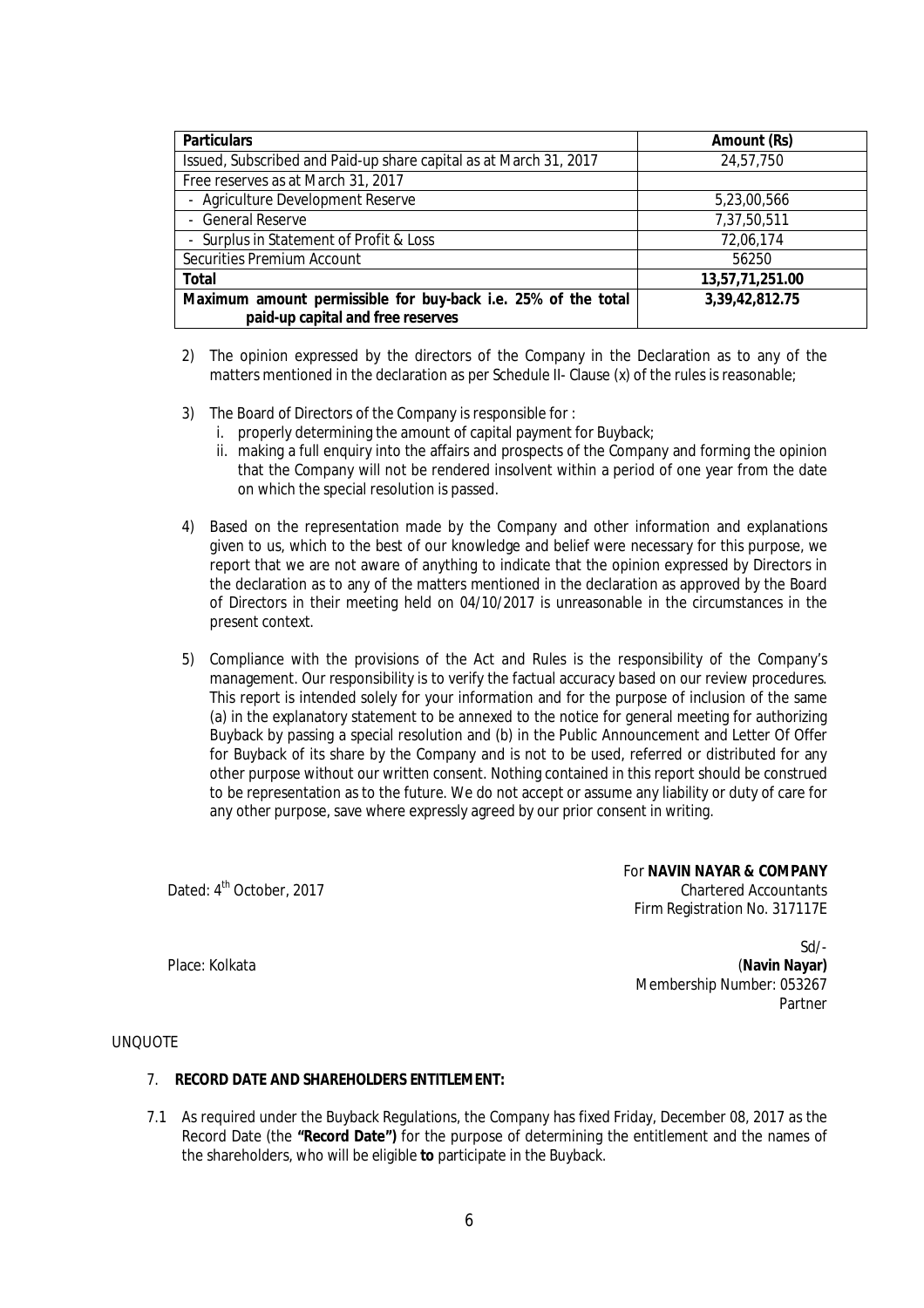- 7.2 In due course, each shareholder as on the Record Date will receive a Letter of Offer along with a Tender / Offer Form indicating the entitlement of the shareholder for participating in the Buyback.
- 7.3 The Equity Shares proposed to be bought back by the Company shall be divided into two categories:
	- a) reserved category for Small Shareholders; and
	- b) the general category for all other shareholders.
- 7.4 As defined in the Buyback Regulations, a "Small Shareholder" is a shareholder who holds Equity Shares of the Company having market value, on the basis of closing price on CSE as on Record Date, of not more than Rs**.** 2,00,000/- (Rupees Two Lakhs Only). Presently the equity shares of the Company are not traded, thus the closing price for the same is not available. Hence a shareholder who holds equity shares having market value on the basis of Buyback Offer price, of not more than Rs. 2,00,000 (Rupees Two Lakhs Only) is considered for determination of Small shareholder in terms of the Buyback Regulations. However if on the Record date the closing price of CSE would be available then the same shall be considered for the determination of Small Shareholder in terms of the Buyback Regulations.
- 7.5 In accordance with Regulation 6 of the Buyback Regulations, 15% (Fifteen percent) of the number of Equity Shares which the Company proposes to Buyback or number of Equity Shares entitled as per the shareholding of Small Shareholders, whichever is higher, shall be reserved for the Small Shareholders as part of this Buyback. The Company believes that this reservation of 15% for Small Shareholders would benefit shareholders, who would get classified as "Small Shareholder".
- 7.6 On the basis of the shareholding as on the Record Date, the Company will determine the entitlement of each shareholder to tender their Equity Shares in the Buyback. This entitlement for each shareholder will be calculated based on the number of Equity Shares held by the respective shareholder as on the Record Date and the ratio of Buyback applicable in the category to which such shareholder belongs.
- 7.7 After accepting the Equity Shares tendered on the basis of entitlement, the Equity Shares left to be bought back, if any in one category shall first be accepted, in proportion to the Equity Shares tendered over and above their entitlement in the offer by shareholders in that category, and thereafter from shareholders who have tendered over and above their entitlement in other category.
- 7.8 The participation of Eligible Shareholder's in Buyback will be voluntary. Shareholders can choose to participate, in part or in full, and get cash in lieu of Equity Shares accepted under the Buyback or they may choose not to participate and enjoy a resultant increase in their percentage shareholding, post Buyback, without additional investment. Shareholders may also accept a part of their entitlement. Shareholders also have the option of tendering additional shares (over and above their entitlement) and participate in the shortfall created due to non-participation of some other shareholders, if any.
- 7.9 The maximum tender under the Buyback by any shareholder cannot exceed the number of Equity Shares held by the shareholder as on the Record Date.
- 7.10 The equity shares tendered as per the entitlement by the equity shareholders of the company as well as additional Equity shares tendered, if any, will be accepted as per the procedure laid down in Buyback Regulations.
- 7.11 Detailed instructions for participation in the Buyback (tender of Equity Shares in the Buyback) as well as the relevant time table will be included in the Letter of Offer which will be sent in due course to the shareholders as on Record Date.

#### 8. **PROCESS AND METHODOLOGY TO BE ADOPTED FOR THE BUY-BACK**:

8.1 The Buyback is open to all equity shareholders/beneficial owners of the Company holding Equity Shares either in physical and/or electronic form on the Record Date.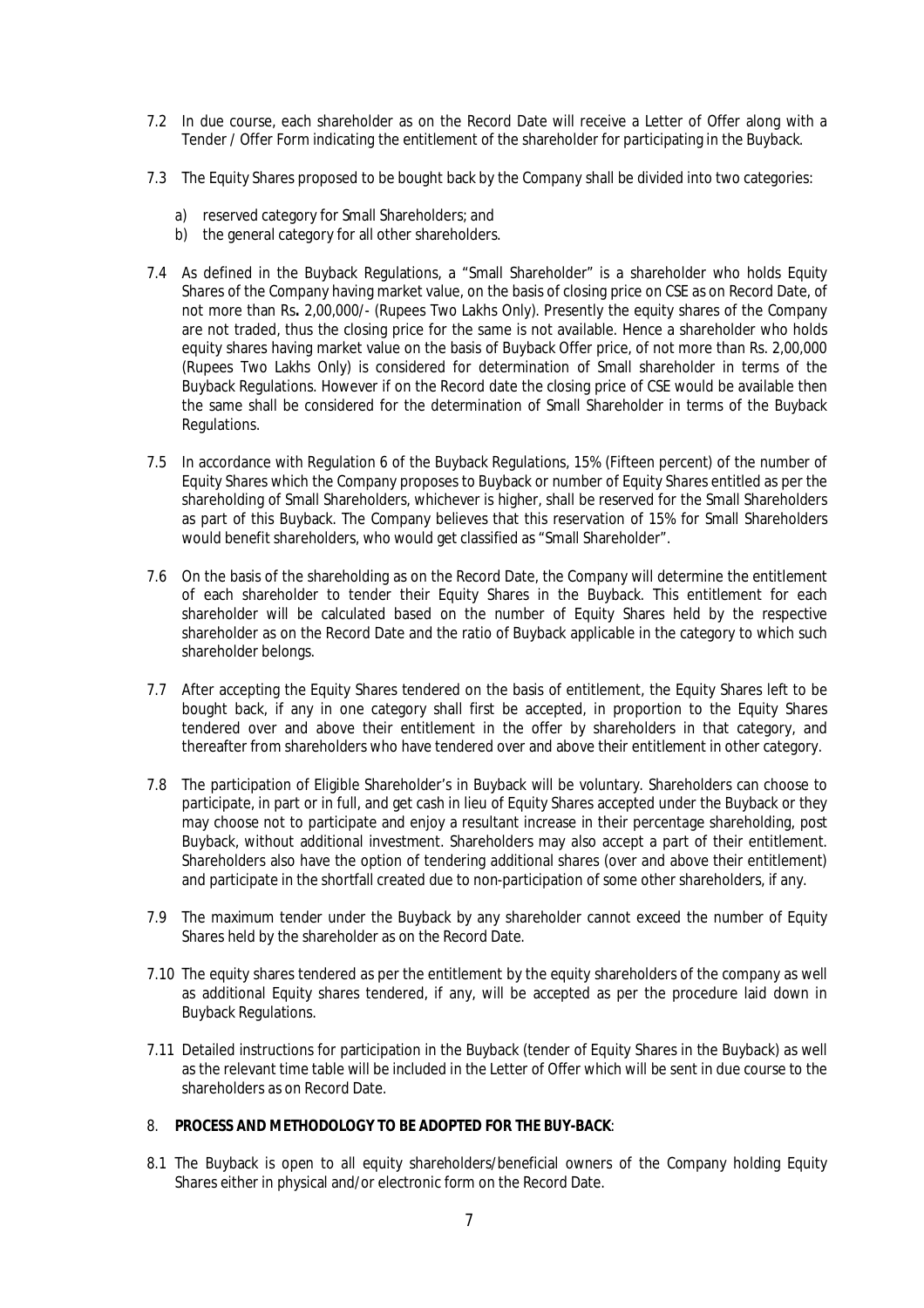- 8.2 The Buyback shall be implemented using the "Mechanism for acquisition of shares through Stock Exchange" notified by SEBI vide circular CIR/CFD/POLICYCELL/1/2015 dated April 13, 2015 and circular no. CFD/DCR2/CIR/P/2016/131 dated December 09, 2016 and following the procedure prescribed in the Companies Act and the Buyback Regulations and as may be determined by the Board (including the Committee authorized to complete the formalities of the Buyback) and on such terms and conditions as may be permitted by law from time to time.
- 8.3 For implementation of the Buyback, the Company has appointed JRK Stock Broking Pvt. Ltd as the registered broker of the Company (the "Company's Broker") through whom the purchases and settlements on account of the Buyback would be made by the Company. The contact details of the Company's Broker are as follows:

#### Name: **JRK Stock Broking Pvt. Ltd**

Address: Tobacco House, 1 Old Court House Corner, 3rd Floor, Room No 301, Kolkata – 700 001. Tel No. 033-40174777, Fax No. 033-40174700, Email Id: info@jrkgroup.in, Website: www.jrk.in Contact Person: Mr. Birendra Kumar Jain,

- 8.4 The Company will request BSE to provide the separate Acquisition window to facilitate placing of sell orders by shareholders who wish to tender Equity Shares in the Buyback. BSE would be the Designated Stock Exchange for this Buyback.
- 8.5 During the tendering period, the order for selling the shares will be placed in the Acquisition Window by eligible shareholders through their respective stock brokers during normal trading hours of the secondary market. The stock brokers **("Seller Member(s)")** can enter orders for demat shares as well as physical shares.

#### **8.6 Procedure to be followed by Equity Shareholders holding Equity Shares in the dematerialized form:**

- 8.6.1 Shareholders who desire to tender their Equity Shares in the electronic form under the Buyback would have to do so through their respective Seller Member by indicating to their broker the details of Equity Shares they intend to tender under the Buyback.
- 8.6.2 The Seller Member would be required to place an order/bid on behalf of the Shareholders who wish to tender Equity Shares in the Buyback using the acquisition window of the BSE. Before placing the bid, the concerned Seller Member would be required to transfer the tendered Equity Shares to the special account of Clearing Corporation of India Limited ("**Clearing Corporation**"), by using the settlement number and the procedure prescribed by the Clearing Corporation. This shall be validated at the time of order/bid entry.
- 8.6.3 The details of the Special Account of Clearing Corporation shall be informed in the issue opening circular that will be issued by BSE Limited/Clearing Corporation.
- 8.6.4 For Custodian Participant orders for demat Equity Shares early pay-in is mandatory prior to confirmation of order by custodian. The custodian shall either confirm or reject the orders not later than the closing of trading hours on the last day of the tendering period. Thereafter, all unconfirmed orders shall be deemed to be rejected. For all confirmed Custodian Participant orders, order modification shall revoke the custodian confirmation and the revised order shall be sent to the custodian again for confirmation.
- 8.6.5 Upon placing the bid, the Seller Member shall provide a Transaction Registration Slip **("TRS")**  generated by the BSE Exchange Bidding System to the shareholder. TRS will contain the details of order submitted like Bid ID No., Application No., DP ID, Client ID, No. of Equity Shares tendered etc.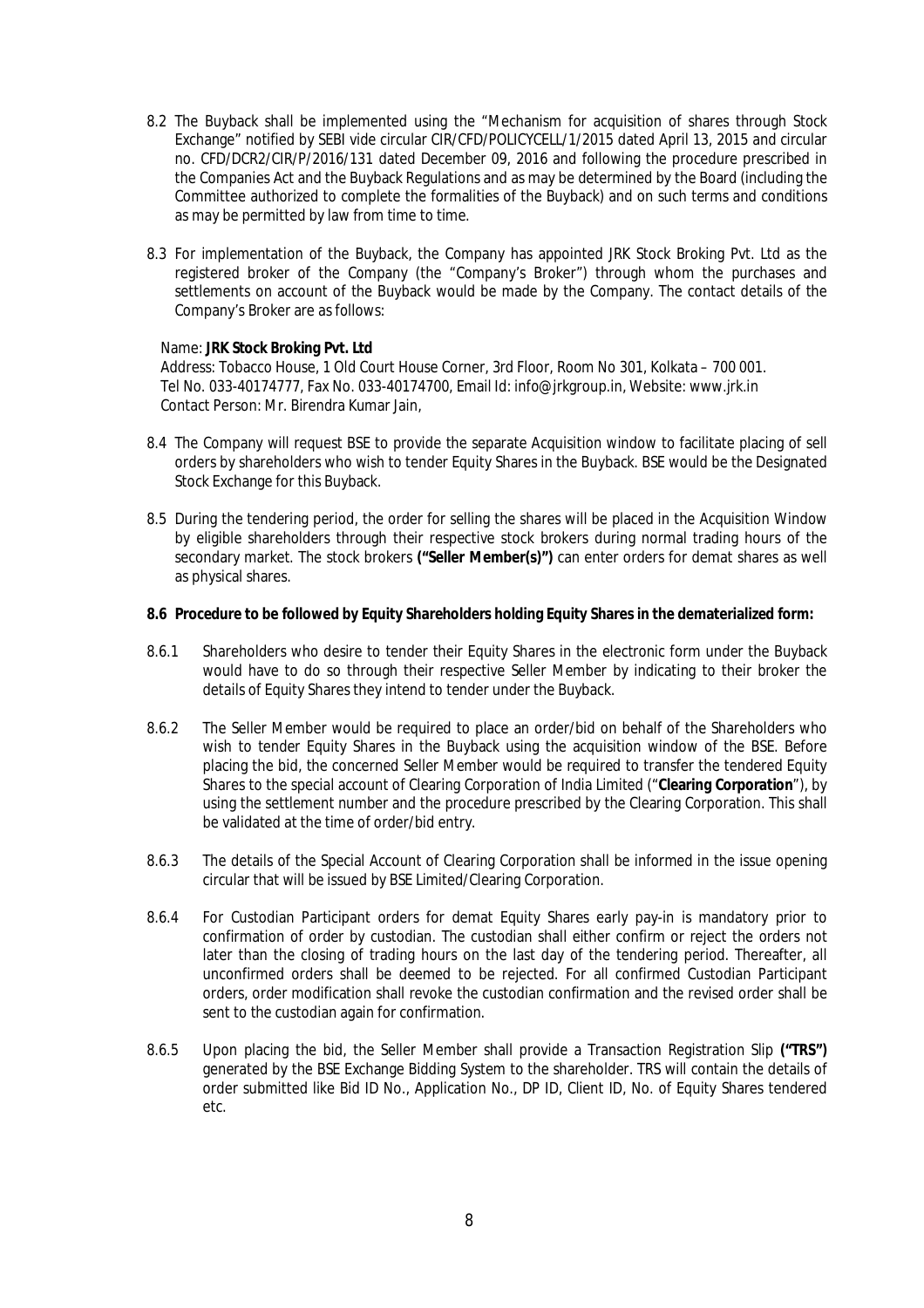#### **8.7 Procedure to be followed by Registered Equity Shareholders holding Equity Shares in the Physical form:**

- 8.7.1 Shareholders who are holding physical Equity Shares and intend to participate in the Buyback will be required to approach the Seller Member along with the complete set of documents for verification procedures to be carried out including the (i) original share certificate(s), (ii) valid share transfer forms duly filled and signed by the transferors (i.e. by all registered shareholders in same order and per the specimen signatures registered with the Company) and duly witnessed at the appropriate place authorizing the transfer in favour of the Company (iii) Self attested copy of the shareholder's PAN Card (iv) any other relevant documents such as power of attorney, corporate authorization (including board resolution/specimen signature), notarized copy of death certificate and succession certificate or probated will, if the original shareholder has deceased, etc., as applicable, in addition, if the address of the shareholder has undergone a change from the address registered in the Register of Shareholders of the Company, the shareholder would be required to submit a self-attested copy of address proof consisting of any one of the following documents: valid Aaddhar Card, Voter Identity Card or Passport or any other document Seller Member may require.
- 8.7.2 Based on these documents, the concerned Seller Member shall place a bid on behalf of the Eligible Shareholders holding Equity Shares in physical form and who wish to tender Equity Shares in the Buyback, using the acquisition window of BSE. Upon placing the bid, the Seller Member shall provide a TRS generated by the Exchange Bidding System to the shareholder. TRS will contain the details of order submitted like Folio No., Certificate No., Distinctive No., No. of Equity Shares tendered etc.
- 8.7.3 The Seller Member/Shareholder has to deliver the original share certificate(s) and documents (as mentioned in Paragraph 8.7.1 above) along with TRS either by registered post or courier or hand delivery to the Registrar and Transfer Agent ("RTA") (at the address mentioned at paragraph 12 below or the collection centers of the RTA details of which will be included in the Letter of Offer) within 2 (two) days of bidding by Seller Member. The envelope should be superscribed as "Tongani Tea Company Limited- Buyback Offer 2017". One copy of the TRS will be retained by RTA and it will provide acknowledgement of the same to the Seller Member/shareholder.
- 8.7.4 Shareholders holding physical Equity Shares should note that physical Equity Shares will not be accepted unless the complete set of documents is submitted. Acceptance of the physical Equity Shares for Buyback by the Company shall be subject to verification as per the Buyback Regulations and any further directions issued in this regard. RTA will verify such bids based on the documents submitted on a daily basis and till such time the BSE Limited shall display such bids as 'unconfirmed physical bids'. Once, RTA confirms the bids it will be treated as 'Confirmed Bids'.
- 8.8 **Modification**/cancellation of orders will be allowed during the tendering period of the Buyback.
- 8.9 The cumulative quantity tendered shall be made available on BSE Limited's website www.bseindia.comthroughout the trading session and will be updated at specific intervals during the tendering period.

# 9. **METHOD OF SETTLEMENT**:

Upon finalization of the basis of acceptance as per Buyback Regulations:

- 9.1 The settlement of trades shall be carried out in the manner similar to settlement of trades in the secondary market.
- 9.2 The Company will pay the consideration to the Clearing Corporation on or before the pay-in date for settlement for Equity Shares accepted under the Buyback, the Shareholders whose shares have been accepted in the Buyback will receive funds payout in their settlement bank account from Clearing Corporation.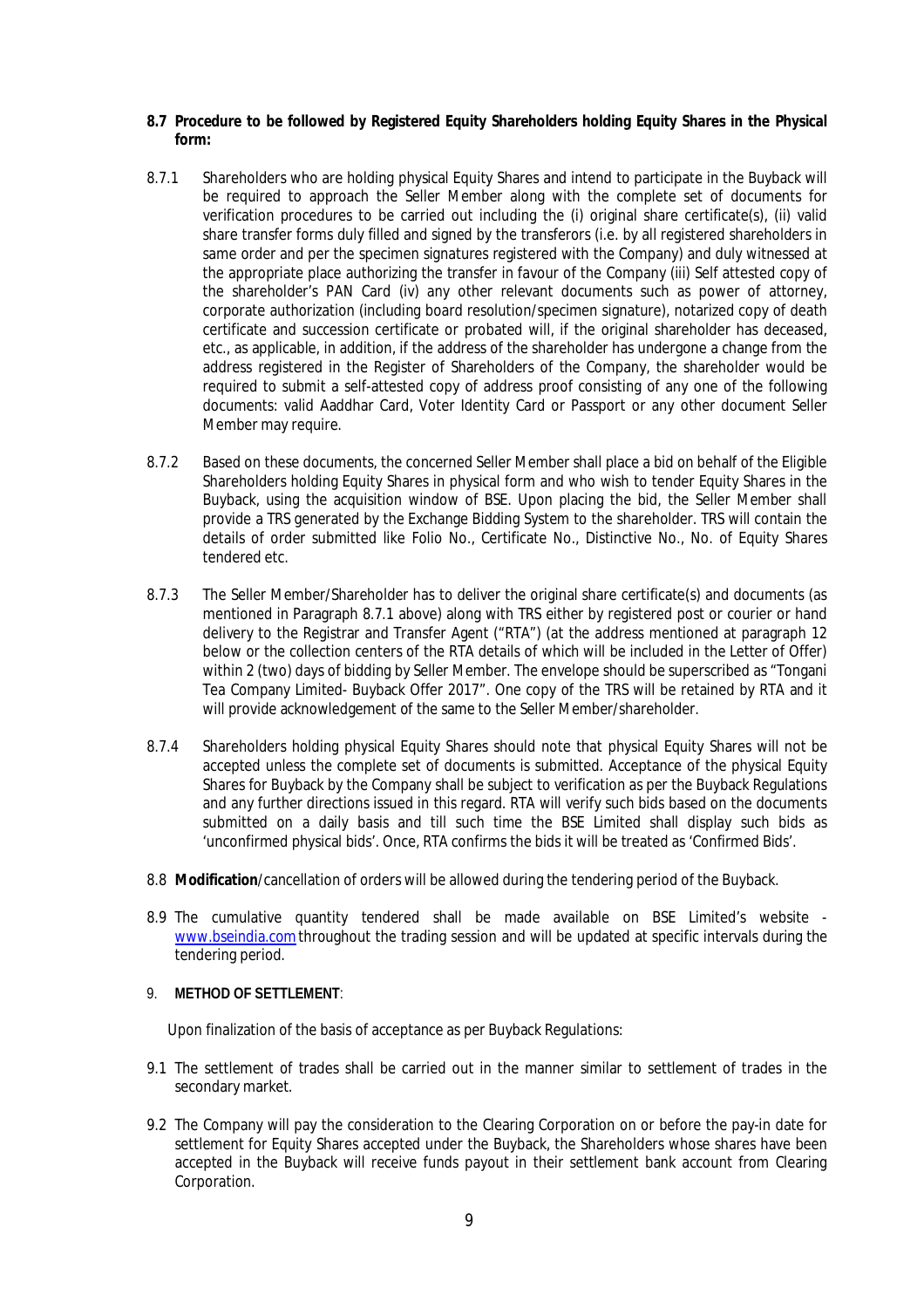- 9.3 The equity shares bought back in the demat form would be transferred directly to the demat account of the Company opened for Buyback (the "**Special Demat Account**") provided it is indicated by the Company's Broker or it will be transferred by the Company's Broker to the Special Demat Account on receipt of the equity shares from the clearing and settlement mechanism of BSE.
- 9.4 The Eligible Shareholders will have to ensure that they keep the depository participant ("**DP**") account active and unblocked to receive credit in case of return of Equity Shares, due to rejection or due to non-acceptance.
- 9.5 Excess demat Equity Shares or unaccepted demat Equity Shares, if any, tendered by the Eligible Shareholders would be returned to them by Clearing Corporation. Any excess Equity Shares held in physical form pursuant to proportionate acceptance/rejection will be returned back to the shareholders directly by the Registrar. The Company is authorized to split the share certificate and issue new consolidated share certificate for the unaccepted Equity Shares, in case the Equity Shares accepted by the Company are less than the Equity Shares tendered in the Buyback by Eligible Sellers holding Equity Shares in the physical form.
- 9.6 The Clearing Corporation would settle the trades by making direct funds payout to the Eligible Shareholders and the Seller Member would issue contract note. Company's Broker would also issue a contract note to the Company for the Equity Shares accepted under the Buyback. If Eligible Sellers bank account details are not available or if the fund transfer instruction is rejected by Reserve Bank of India or bank, due to any reasons, then the amount payable to Eligible Shareholders will be transferred to the Seller Member for onward transfer to the Eligible Sellers.
- 9.7 Eligible Shareholders who intend to participate in the Buyback should consult their respective Seller Member for payment to them of any cost, applicable taxes, charges and expenses (including brokerage) that may be levied by the Seller Member upon the Eligible Shareholders for tendering Equity Shares in the Buyback (secondary market transaction). The Buyback consideration received by the Eligible Shareholders, in respect of accepted Equity Shares, could be net of such costs, applicable taxes, charges and expenses (including brokerage) and the Company accepts no responsibility to bear or pay such additional cost, charges and expenses (including brokerage) incurred solely by the Eligible **Shareholders**
- 10. The Equity Shares lying to the credit of the Special Demat Account and the Equity Shares bought back and accepted in physical form will be extinguished in the manner and following the procedure prescribed in the Buyback Regulations.

#### 11. **COMPLIANCE OFFICER**:

Mr. Manoj Kumar Daga; Chairman & Compliance Officer, C/o. Tongani Tea Company Limited, Tel no. (033) 22487685/ 22100540 Email: info@tonganitea.com

Investor may contact the Compliance Officer for any clarification or to address their grievances, if any, during office hours i.e. 10 a.m. to 5 p.m. on all working days except Saturday, Sunday and Public holidays.

#### 12. **INVESTOR SERVICE CENTRE & REGISTRAR TO THE OFFER/ RTA**:

In case of any query, the shareholders may contact the Registrar & Share Transfer Agent during working hours, i.e. 10 a.m. to 4:30 p.m. on all working days except Saturday, Sunday and Public holidays at the following address:

**REGISTRAR TO THE BUYBACK OFFER:** NICHE TECHNOLOGIES PRIVATE LIMITED, Contact Person: Mr. S. Abbas, D-511, Bagree Market, 71, B.R.B. Basu Road, Kolkata – 700 001 Tel No.: (033) 2235 7271/7270, Fax No.: (033) 2215 6823 Email: nichetechpl@nichtechpl.com, Website: www.nichtechpl.com